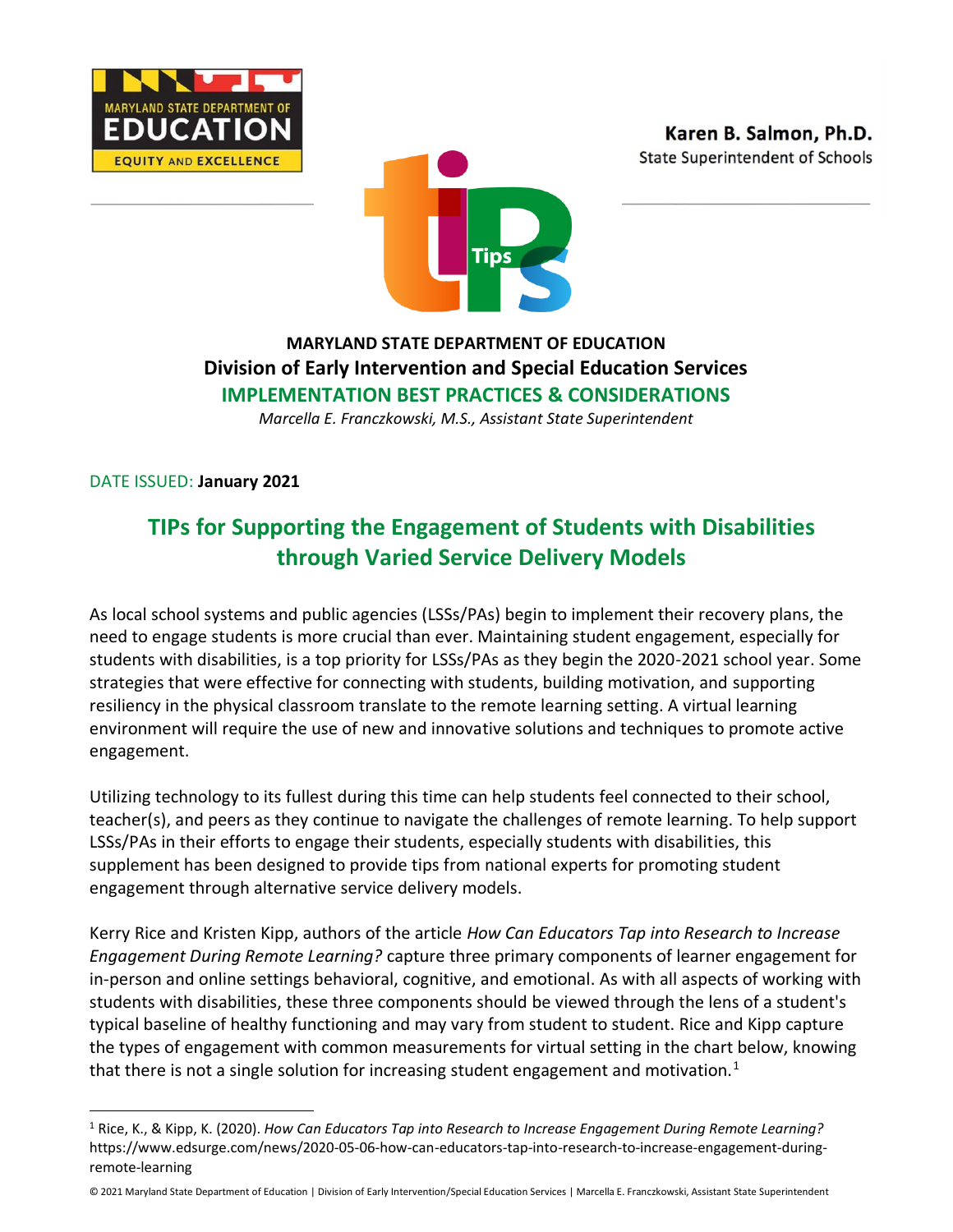**Division of Early Intervention and Special Education Services**

*TIPs for Supporting the Engagement of Students with Disabilities through Varied Service Delivery Models*

| <b>Type of Engagement</b> | <b>Definition</b>                                                                | <b>Common Measures that Teachers can use in a</b><br><b>Virtual Environment</b>                                                                                                                                                                                                                                                                                                                                                                                                                                                                                             |
|---------------------------|----------------------------------------------------------------------------------|-----------------------------------------------------------------------------------------------------------------------------------------------------------------------------------------------------------------------------------------------------------------------------------------------------------------------------------------------------------------------------------------------------------------------------------------------------------------------------------------------------------------------------------------------------------------------------|
| <b>Behavioral</b>         | How often and for<br>how long learners<br>engage with materials                  | Amount of time a student spends on virtual<br>$\bullet$<br>learning opportunities.<br>Number of logins to a class LMS.<br>$\bullet$<br>Consistency with interactions with lesson<br>$\bullet$<br>materials.<br>Assignments completed.<br>$\bullet$<br>Levels of participation in online discussion<br>forums/opportunities (e.g., Flipgrid). (Ensure<br>that students with disabilities have an<br>accessible way to engage (e.g., using speech-<br>to-text software if they cannot type<br>independently).                                                                 |
| Cognitive                 | How learners think<br>about and make<br>connections to what<br>they are learning | Performance on assessments.<br>$\bullet$<br>Interactions within online discussion<br>$\bullet$<br>forums/opportunities (e.g., Flipgrid).<br>Quality of interactions within synchronous<br>$\bullet$<br>sessions, including verbal contributions, chats,<br>and responses on interactive tools (e.g.,<br>PearDeck, Mentimeter). Ensure accessibility<br>and support options for students with<br>disabilities.<br>Word usage within online discussion<br>forums/opportunities (e.g., Flipgrid). Adapt<br>questions/prompts and supports in<br>accordance with students IEPs. |
| Emotional                 | Level of<br>connectiveness and<br>caring that learners<br>feel in their class    | Tone and content of students' communication<br>$\bullet$<br>with the teacher and their peers.<br>The nature (or content) and quantity of<br>$\bullet$<br>parental involvement.<br>Emotional reaction to school and whether<br>$\bullet$<br>student feels valued.                                                                                                                                                                                                                                                                                                            |

#### Rice and Kipp state that:

*"in its simplest form, engagement is a measure of how much we are attending to a purpose, task, or activity. When it comes to learning, engagement is influenced by a learner's level of motivation, focus, and cognitive ability as well as online course design and a teacher's decisions regarding facilitation style… Promoting and sustaining engagement of students with disabilities may require additional strategies and supports than those implemented for students at large [without disabilities]. The ways that students demonstrate engagement (or lack thereof) may be impacted by their disabilities. Attention, executive functioning, language ability (expressive and*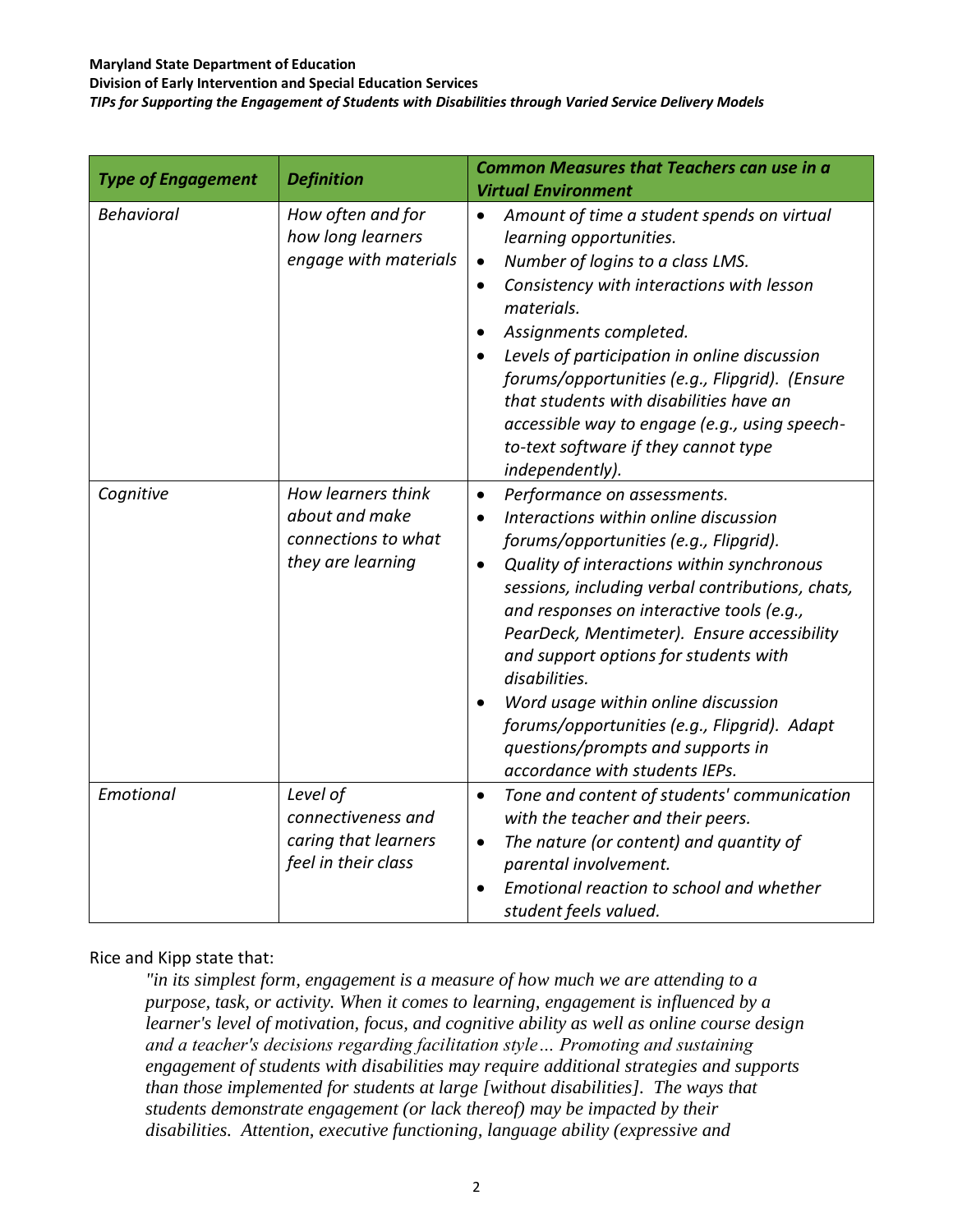#### **Maryland State Department of Education Division of Early Intervention and Special Education Services** *TIPs for Supporting the Engagement of Students with Disabilities through Varied Service Delivery Models*

*receptive), reading/writing skills, self-regulation, and sensory perception may affect how a student responds to different modalities of remote instruction.*

*General and special educators, other service providers, and families should collaborate to discuss how each student's disability impacts their ability to engage with online learning. Individualized supports and strategies to assess engagement and progress should be determined for each student."*

The tips and strategies below have been categorized by specific engagement principles that have been defined and explored to help support teachers and families as you begin recovery efforts.

| <b>Engagement Principle</b>       |           | <b>Tips and Strategies for Support</b>                                |
|-----------------------------------|-----------|-----------------------------------------------------------------------|
| <b>Increase Learner</b>           | $\bullet$ | Know the student: Think about aspects related to the student's        |
| <b>Engagement in a Remote</b>     |           | unique disability circumstances, the relationship between these       |
| Classroom                         |           | unique factors, and the instructional model. Identify compatible      |
|                                   |           | strategies necessary to adapt instruction to meet the needs of the    |
| One of the most consistent        |           | student through accommodations, supplementary aids, and services      |
| findings in engagement            |           | and address IEP goals and objectives. For example, plan for pre-      |
| research is that a teacher        |           | loading concepts using explicit instruction if you know the student   |
| has an enormous impact            |           | requires this as part of his or her SDI and build time for this in    |
| on the student's                  |           | advance of lessons. This allows the student to have a command of      |
| experience, influencing           |           | foundational knowledge, experience early success, and therefore       |
| everything from students'         |           | remain engaged in the remainder of the remote lesson. Incorporate     |
| perceived learning and            |           | supports for attention and executive functioning, such as headings    |
| self-efficacy to their            |           | that break content in manageable chunks, diagrams and visuals, and    |
| motivation. Being an              |           | breaks, into both synchronous lessons and asynchronous activities,    |
| engaged teacher online            |           | based on student needs. It may be beneficial to collaborate with the  |
| means being visible in the        |           | student's previous teacher(s) and/or service provider(s) to           |
| class, whether that is            |           | understand how the student most successfully accessed and engaged     |
| through discussion posts,         |           | with content during spring continuity of learning.                    |
| announcements, or                 | $\bullet$ | Engage in long-term planning to support learning objectives: Plan     |
| assignment feedback. <sup>1</sup> |           | for the long-term integration of IEP goals and objectives not         |
|                                   |           | addressed in the grade-level curriculum so that the student           |
| <b>Engagement of students</b>     |           | continuously engages with these skills and has repeated               |
| with disabilities in remote       |           | opportunities to practice and receive feedback.                       |
| learning environments can         | $\bullet$ | Communicate early and often using varied tools: A funny video or      |
| be addressed proactively          |           | meme along with a hello and a weekly reminder of due dates can go     |
| by the team's planning to         |           | a long way in reconnecting learners. Customizing these                |
| implement the IEP in the          |           | communications in alignment with student's IEP supports such as       |
| remote learning                   |           | visual schedules and frequent reminders, will meet the needs of       |
| environment. Planning             |           | students with disabilities while serving as additional support to all |
| ahead and consistently            |           | students during remote learning. Providing timely feedback is a       |
| implementing the                  |           | common support on IEPs, and this support in the remote classroom      |
| student's IEP lays the            |           | not only addresses an IEP need but builds a positive connection       |
| foundation for immediate          |           | between teacher and student. Consult with the student and family      |
| engagement by                     |           | to determine what communication approach(es) and tools would be       |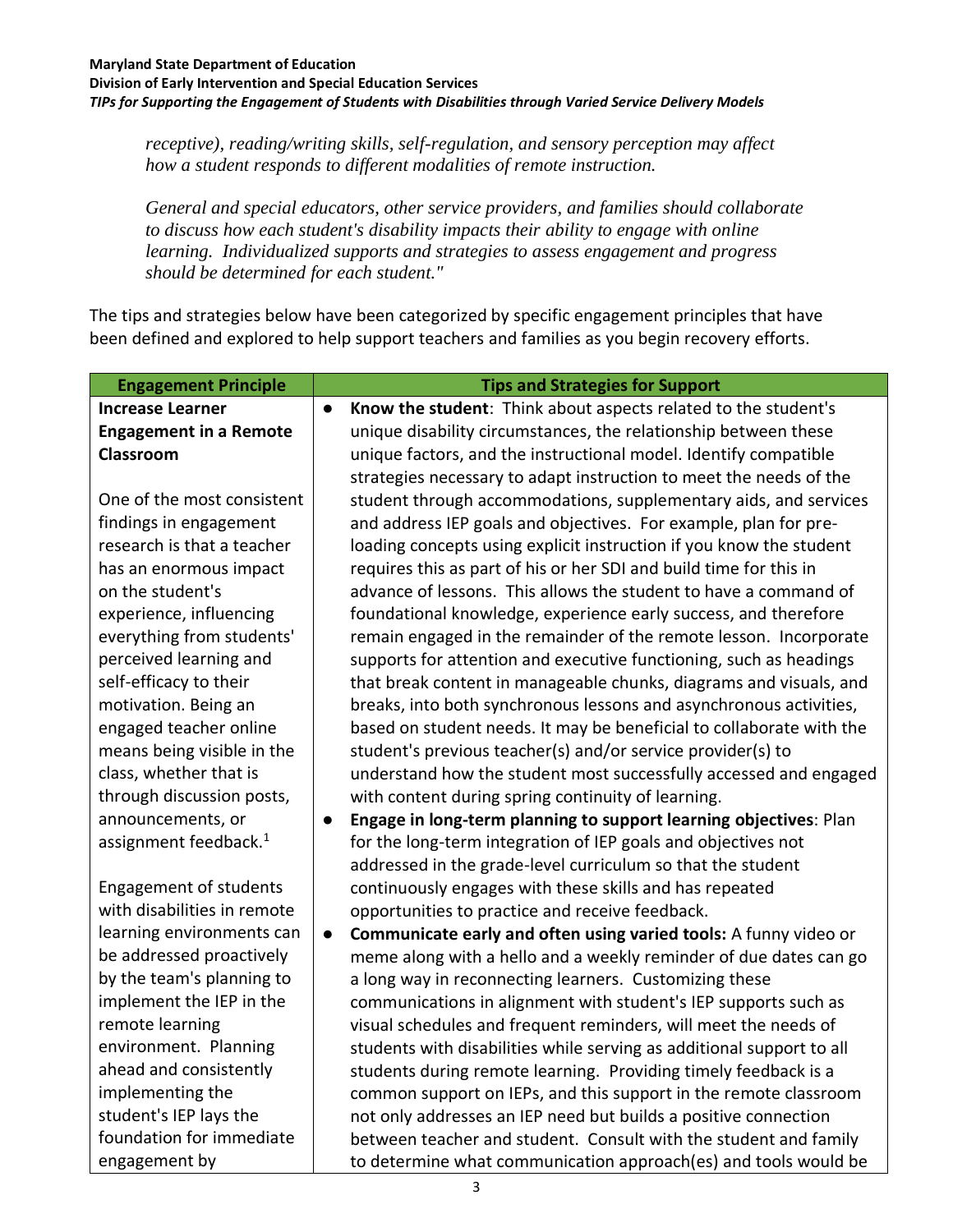**Division of Early Intervention and Special Education Services**

| <b>Engagement Principle</b> | <b>Tips and Strategies for Support</b>                                                   |
|-----------------------------|------------------------------------------------------------------------------------------|
| automatically reducing      | the most effective. This may include text messages, instant                              |
| barriers that the student   | messages, video calls, etc.                                                              |
| may face in the remote      | Use feedback to build relationships: Provide personalized feedback<br>$\bullet$          |
| classroom.                  | to let students know their work has been reviewed can strengthen                         |
|                             | relations. Video recorded feedback is not only an effective way to                       |
|                             | build a connection with learners; it may provide students with                           |
|                             | disabilities the opportunity to replay feedback when working                             |
|                             | asynchronously on independent tasks. If written feedback is used,                        |
|                             | be sure the student is able to read it independently and/or knows                        |
|                             | how to use tools (such as text-to-speech software) to read it.                           |
|                             | Ensure that feedback, as well as all instructional materials, are                        |
|                             | accessible (captioned, interpreted, intraoperative with a student's                      |
|                             | assistive technology, etc.).                                                             |
|                             | Trauma-Informed Approaches: Always a key component to providing<br>$\bullet$             |
|                             | services for students who have experienced trauma, trauma-                               |
|                             | informed approaches should be a framework for all interactions, as                       |
|                             | students may have experienced sickness or death within their social                      |
|                             | networks, had familiar social and community relationships, activities,                   |
|                             | and locations become inaccessible, or experienced overwhelming or                        |
|                             | confusing exposure to fear and anxiety from family, social<br>connections, and/or media. |
|                             | Additional Individual Needs: Consider how other factors, such as<br>$\bullet$            |
|                             | English Learner status or homelessness, interact with disability-                        |
|                             | related needs. Coordinate supports from various professionals                            |
|                             | (special educators, EL specialists, social workers, behavior specialists,                |
|                             | school counselors, etc.) to maximize benefits without duplicating                        |
|                             | efforts. Consider how supports that are effective in the school                          |
|                             | building to promote student and family connection and engagement                         |
|                             | can be translated to the virtual environment, such as instructional                      |
|                             | and behavioral supports. Consider how the student's participating in                     |
|                             | virtual instruction during the fall and/or the extended closing of face                  |
|                             | to face school sessions may have impacted or changed the student's                       |
|                             | needs for additional accommodations (such as the need for                                |
|                             | additional instructional accommodations like speech to text in the                       |
|                             | virtual environment, or the need for new positive behavior supports                      |
|                             | to address new or changed disruptive behavior). Promote                                  |
|                             | opportunities for collaborative planning.                                                |
|                             | Maintain Connection while Social Distancing: Teacher parades and<br>$\bullet$            |
|                             | chalk messages on students' sidewalks are a great example of                             |
|                             | recent efforts teachers have taken to demonstrate their level of                         |
|                             | commitment to maintain high levels of engagement with their                              |
|                             | students. Similar online approaches such as recorded or live book                        |
|                             | readings and virtual office hours can be just as effective. <sup>1</sup>                 |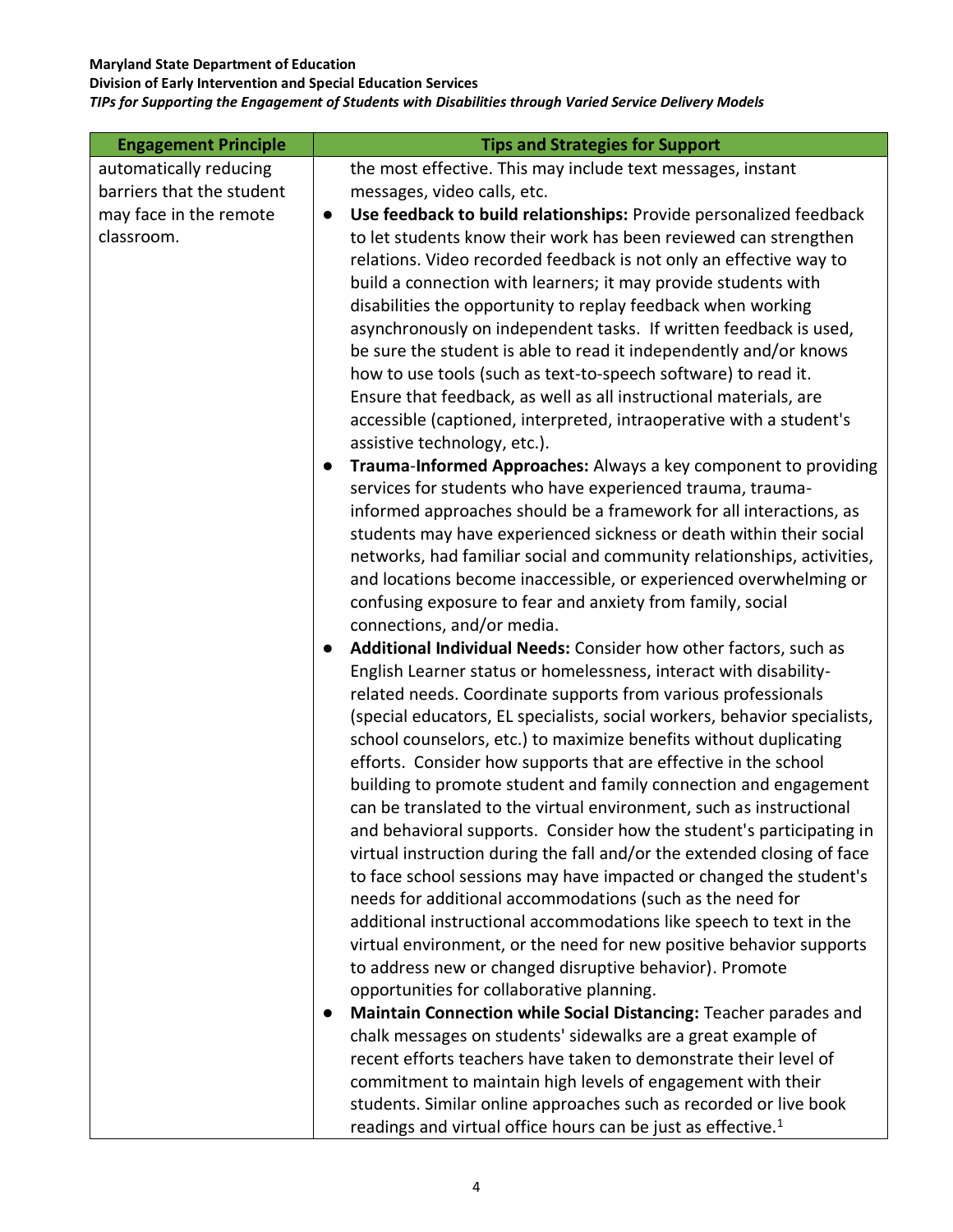**Division of Early Intervention and Special Education Services**

| <b>Engagement Principle</b>                                                                                                                                                                                                                                                                                                                                                                                                                                                                                           | <b>Tips and Strategies for Support</b>                                                                                                                                                                                                                                                                                                                                                                                                                                                                                                                                                                                                                                                                                                                                                                                                                                                                                                                                                                                                                                                                                                                                                                                                                                                                                                                                                                                                                                                                                                                                                                                                                                                                                                                                                                                                                                                                                                                                  |
|-----------------------------------------------------------------------------------------------------------------------------------------------------------------------------------------------------------------------------------------------------------------------------------------------------------------------------------------------------------------------------------------------------------------------------------------------------------------------------------------------------------------------|-------------------------------------------------------------------------------------------------------------------------------------------------------------------------------------------------------------------------------------------------------------------------------------------------------------------------------------------------------------------------------------------------------------------------------------------------------------------------------------------------------------------------------------------------------------------------------------------------------------------------------------------------------------------------------------------------------------------------------------------------------------------------------------------------------------------------------------------------------------------------------------------------------------------------------------------------------------------------------------------------------------------------------------------------------------------------------------------------------------------------------------------------------------------------------------------------------------------------------------------------------------------------------------------------------------------------------------------------------------------------------------------------------------------------------------------------------------------------------------------------------------------------------------------------------------------------------------------------------------------------------------------------------------------------------------------------------------------------------------------------------------------------------------------------------------------------------------------------------------------------------------------------------------------------------------------------------------------------|
| <b>Increase Family</b>                                                                                                                                                                                                                                                                                                                                                                                                                                                                                                | Provide a schedule: Teachers can support families to create and use<br>$\bullet$                                                                                                                                                                                                                                                                                                                                                                                                                                                                                                                                                                                                                                                                                                                                                                                                                                                                                                                                                                                                                                                                                                                                                                                                                                                                                                                                                                                                                                                                                                                                                                                                                                                                                                                                                                                                                                                                                        |
| <b>Engagement in a Remote</b>                                                                                                                                                                                                                                                                                                                                                                                                                                                                                         | a schedule that shows the days and times of synchronous classes and                                                                                                                                                                                                                                                                                                                                                                                                                                                                                                                                                                                                                                                                                                                                                                                                                                                                                                                                                                                                                                                                                                                                                                                                                                                                                                                                                                                                                                                                                                                                                                                                                                                                                                                                                                                                                                                                                                     |
| Classroom                                                                                                                                                                                                                                                                                                                                                                                                                                                                                                             | includes what activities students should be working on each day to                                                                                                                                                                                                                                                                                                                                                                                                                                                                                                                                                                                                                                                                                                                                                                                                                                                                                                                                                                                                                                                                                                                                                                                                                                                                                                                                                                                                                                                                                                                                                                                                                                                                                                                                                                                                                                                                                                      |
|                                                                                                                                                                                                                                                                                                                                                                                                                                                                                                                       | help keep students on task. Parents may use technology tools already                                                                                                                                                                                                                                                                                                                                                                                                                                                                                                                                                                                                                                                                                                                                                                                                                                                                                                                                                                                                                                                                                                                                                                                                                                                                                                                                                                                                                                                                                                                                                                                                                                                                                                                                                                                                                                                                                                    |
| Research has shown that                                                                                                                                                                                                                                                                                                                                                                                                                                                                                               | in the home such as smartphones or devices like the Amazon Echo to                                                                                                                                                                                                                                                                                                                                                                                                                                                                                                                                                                                                                                                                                                                                                                                                                                                                                                                                                                                                                                                                                                                                                                                                                                                                                                                                                                                                                                                                                                                                                                                                                                                                                                                                                                                                                                                                                                      |
| the involvement of a                                                                                                                                                                                                                                                                                                                                                                                                                                                                                                  | pre-load schedules and routines so that automated reminders are                                                                                                                                                                                                                                                                                                                                                                                                                                                                                                                                                                                                                                                                                                                                                                                                                                                                                                                                                                                                                                                                                                                                                                                                                                                                                                                                                                                                                                                                                                                                                                                                                                                                                                                                                                                                                                                                                                         |
| responsible adult, typically                                                                                                                                                                                                                                                                                                                                                                                                                                                                                          | shared with students (i.e., time to log into a live class, time to submit                                                                                                                                                                                                                                                                                                                                                                                                                                                                                                                                                                                                                                                                                                                                                                                                                                                                                                                                                                                                                                                                                                                                                                                                                                                                                                                                                                                                                                                                                                                                                                                                                                                                                                                                                                                                                                                                                               |
| a parent, is critical to the                                                                                                                                                                                                                                                                                                                                                                                                                                                                                          | your discussion board post). This allows peace of mind that prompts                                                                                                                                                                                                                                                                                                                                                                                                                                                                                                                                                                                                                                                                                                                                                                                                                                                                                                                                                                                                                                                                                                                                                                                                                                                                                                                                                                                                                                                                                                                                                                                                                                                                                                                                                                                                                                                                                                     |
| success of online learners.                                                                                                                                                                                                                                                                                                                                                                                                                                                                                           | are in place throughout their child(ren) 's day. If families have limited                                                                                                                                                                                                                                                                                                                                                                                                                                                                                                                                                                                                                                                                                                                                                                                                                                                                                                                                                                                                                                                                                                                                                                                                                                                                                                                                                                                                                                                                                                                                                                                                                                                                                                                                                                                                                                                                                               |
| K-12 learners need the                                                                                                                                                                                                                                                                                                                                                                                                                                                                                                | internet access/technology, or if a student is better able to follow a                                                                                                                                                                                                                                                                                                                                                                                                                                                                                                                                                                                                                                                                                                                                                                                                                                                                                                                                                                                                                                                                                                                                                                                                                                                                                                                                                                                                                                                                                                                                                                                                                                                                                                                                                                                                                                                                                                  |
| support of a caring adult to                                                                                                                                                                                                                                                                                                                                                                                                                                                                                          | printed schedule and the family does not have access to a printer,                                                                                                                                                                                                                                                                                                                                                                                                                                                                                                                                                                                                                                                                                                                                                                                                                                                                                                                                                                                                                                                                                                                                                                                                                                                                                                                                                                                                                                                                                                                                                                                                                                                                                                                                                                                                                                                                                                      |
| build executive                                                                                                                                                                                                                                                                                                                                                                                                                                                                                                       | send home blank paper copies or laminated blank schedules with dry                                                                                                                                                                                                                                                                                                                                                                                                                                                                                                                                                                                                                                                                                                                                                                                                                                                                                                                                                                                                                                                                                                                                                                                                                                                                                                                                                                                                                                                                                                                                                                                                                                                                                                                                                                                                                                                                                                      |
| functioning, manage their                                                                                                                                                                                                                                                                                                                                                                                                                                                                                             | erase pens and inform family members supporting the student of                                                                                                                                                                                                                                                                                                                                                                                                                                                                                                                                                                                                                                                                                                                                                                                                                                                                                                                                                                                                                                                                                                                                                                                                                                                                                                                                                                                                                                                                                                                                                                                                                                                                                                                                                                                                                                                                                                          |
| workload, and 1maintain                                                                                                                                                                                                                                                                                                                                                                                                                                                                                               | how to create a daily schedule that can be followed. Consider how                                                                                                                                                                                                                                                                                                                                                                                                                                                                                                                                                                                                                                                                                                                                                                                                                                                                                                                                                                                                                                                                                                                                                                                                                                                                                                                                                                                                                                                                                                                                                                                                                                                                                                                                                                                                                                                                                                       |
| motivation. <sup>1</sup> Schools can                                                                                                                                                                                                                                                                                                                                                                                                                                                                                  | visual and auditory timers, visual transition cues, and other supports                                                                                                                                                                                                                                                                                                                                                                                                                                                                                                                                                                                                                                                                                                                                                                                                                                                                                                                                                                                                                                                                                                                                                                                                                                                                                                                                                                                                                                                                                                                                                                                                                                                                                                                                                                                                                                                                                                  |
| support families to support                                                                                                                                                                                                                                                                                                                                                                                                                                                                                           |                                                                                                                                                                                                                                                                                                                                                                                                                                                                                                                                                                                                                                                                                                                                                                                                                                                                                                                                                                                                                                                                                                                                                                                                                                                                                                                                                                                                                                                                                                                                                                                                                                                                                                                                                                                                                                                                                                                                                                         |
|                                                                                                                                                                                                                                                                                                                                                                                                                                                                                                                       | on their own (donation drives, pick up of borrowed materials at                                                                                                                                                                                                                                                                                                                                                                                                                                                                                                                                                                                                                                                                                                                                                                                                                                                                                                                                                                                                                                                                                                                                                                                                                                                                                                                                                                                                                                                                                                                                                                                                                                                                                                                                                                                                                                                                                                         |
|                                                                                                                                                                                                                                                                                                                                                                                                                                                                                                                       |                                                                                                                                                                                                                                                                                                                                                                                                                                                                                                                                                                                                                                                                                                                                                                                                                                                                                                                                                                                                                                                                                                                                                                                                                                                                                                                                                                                                                                                                                                                                                                                                                                                                                                                                                                                                                                                                                                                                                                         |
|                                                                                                                                                                                                                                                                                                                                                                                                                                                                                                                       |                                                                                                                                                                                                                                                                                                                                                                                                                                                                                                                                                                                                                                                                                                                                                                                                                                                                                                                                                                                                                                                                                                                                                                                                                                                                                                                                                                                                                                                                                                                                                                                                                                                                                                                                                                                                                                                                                                                                                                         |
|                                                                                                                                                                                                                                                                                                                                                                                                                                                                                                                       |                                                                                                                                                                                                                                                                                                                                                                                                                                                                                                                                                                                                                                                                                                                                                                                                                                                                                                                                                                                                                                                                                                                                                                                                                                                                                                                                                                                                                                                                                                                                                                                                                                                                                                                                                                                                                                                                                                                                                                         |
|                                                                                                                                                                                                                                                                                                                                                                                                                                                                                                                       |                                                                                                                                                                                                                                                                                                                                                                                                                                                                                                                                                                                                                                                                                                                                                                                                                                                                                                                                                                                                                                                                                                                                                                                                                                                                                                                                                                                                                                                                                                                                                                                                                                                                                                                                                                                                                                                                                                                                                                         |
|                                                                                                                                                                                                                                                                                                                                                                                                                                                                                                                       |                                                                                                                                                                                                                                                                                                                                                                                                                                                                                                                                                                                                                                                                                                                                                                                                                                                                                                                                                                                                                                                                                                                                                                                                                                                                                                                                                                                                                                                                                                                                                                                                                                                                                                                                                                                                                                                                                                                                                                         |
|                                                                                                                                                                                                                                                                                                                                                                                                                                                                                                                       |                                                                                                                                                                                                                                                                                                                                                                                                                                                                                                                                                                                                                                                                                                                                                                                                                                                                                                                                                                                                                                                                                                                                                                                                                                                                                                                                                                                                                                                                                                                                                                                                                                                                                                                                                                                                                                                                                                                                                                         |
|                                                                                                                                                                                                                                                                                                                                                                                                                                                                                                                       |                                                                                                                                                                                                                                                                                                                                                                                                                                                                                                                                                                                                                                                                                                                                                                                                                                                                                                                                                                                                                                                                                                                                                                                                                                                                                                                                                                                                                                                                                                                                                                                                                                                                                                                                                                                                                                                                                                                                                                         |
|                                                                                                                                                                                                                                                                                                                                                                                                                                                                                                                       |                                                                                                                                                                                                                                                                                                                                                                                                                                                                                                                                                                                                                                                                                                                                                                                                                                                                                                                                                                                                                                                                                                                                                                                                                                                                                                                                                                                                                                                                                                                                                                                                                                                                                                                                                                                                                                                                                                                                                                         |
|                                                                                                                                                                                                                                                                                                                                                                                                                                                                                                                       | $\bullet$                                                                                                                                                                                                                                                                                                                                                                                                                                                                                                                                                                                                                                                                                                                                                                                                                                                                                                                                                                                                                                                                                                                                                                                                                                                                                                                                                                                                                                                                                                                                                                                                                                                                                                                                                                                                                                                                                                                                                               |
|                                                                                                                                                                                                                                                                                                                                                                                                                                                                                                                       |                                                                                                                                                                                                                                                                                                                                                                                                                                                                                                                                                                                                                                                                                                                                                                                                                                                                                                                                                                                                                                                                                                                                                                                                                                                                                                                                                                                                                                                                                                                                                                                                                                                                                                                                                                                                                                                                                                                                                                         |
|                                                                                                                                                                                                                                                                                                                                                                                                                                                                                                                       | $\bullet$                                                                                                                                                                                                                                                                                                                                                                                                                                                                                                                                                                                                                                                                                                                                                                                                                                                                                                                                                                                                                                                                                                                                                                                                                                                                                                                                                                                                                                                                                                                                                                                                                                                                                                                                                                                                                                                                                                                                                               |
|                                                                                                                                                                                                                                                                                                                                                                                                                                                                                                                       |                                                                                                                                                                                                                                                                                                                                                                                                                                                                                                                                                                                                                                                                                                                                                                                                                                                                                                                                                                                                                                                                                                                                                                                                                                                                                                                                                                                                                                                                                                                                                                                                                                                                                                                                                                                                                                                                                                                                                                         |
|                                                                                                                                                                                                                                                                                                                                                                                                                                                                                                                       |                                                                                                                                                                                                                                                                                                                                                                                                                                                                                                                                                                                                                                                                                                                                                                                                                                                                                                                                                                                                                                                                                                                                                                                                                                                                                                                                                                                                                                                                                                                                                                                                                                                                                                                                                                                                                                                                                                                                                                         |
|                                                                                                                                                                                                                                                                                                                                                                                                                                                                                                                       |                                                                                                                                                                                                                                                                                                                                                                                                                                                                                                                                                                                                                                                                                                                                                                                                                                                                                                                                                                                                                                                                                                                                                                                                                                                                                                                                                                                                                                                                                                                                                                                                                                                                                                                                                                                                                                                                                                                                                                         |
|                                                                                                                                                                                                                                                                                                                                                                                                                                                                                                                       |                                                                                                                                                                                                                                                                                                                                                                                                                                                                                                                                                                                                                                                                                                                                                                                                                                                                                                                                                                                                                                                                                                                                                                                                                                                                                                                                                                                                                                                                                                                                                                                                                                                                                                                                                                                                                                                                                                                                                                         |
|                                                                                                                                                                                                                                                                                                                                                                                                                                                                                                                       |                                                                                                                                                                                                                                                                                                                                                                                                                                                                                                                                                                                                                                                                                                                                                                                                                                                                                                                                                                                                                                                                                                                                                                                                                                                                                                                                                                                                                                                                                                                                                                                                                                                                                                                                                                                                                                                                                                                                                                         |
|                                                                                                                                                                                                                                                                                                                                                                                                                                                                                                                       |                                                                                                                                                                                                                                                                                                                                                                                                                                                                                                                                                                                                                                                                                                                                                                                                                                                                                                                                                                                                                                                                                                                                                                                                                                                                                                                                                                                                                                                                                                                                                                                                                                                                                                                                                                                                                                                                                                                                                                         |
|                                                                                                                                                                                                                                                                                                                                                                                                                                                                                                                       |                                                                                                                                                                                                                                                                                                                                                                                                                                                                                                                                                                                                                                                                                                                                                                                                                                                                                                                                                                                                                                                                                                                                                                                                                                                                                                                                                                                                                                                                                                                                                                                                                                                                                                                                                                                                                                                                                                                                                                         |
|                                                                                                                                                                                                                                                                                                                                                                                                                                                                                                                       |                                                                                                                                                                                                                                                                                                                                                                                                                                                                                                                                                                                                                                                                                                                                                                                                                                                                                                                                                                                                                                                                                                                                                                                                                                                                                                                                                                                                                                                                                                                                                                                                                                                                                                                                                                                                                                                                                                                                                                         |
|                                                                                                                                                                                                                                                                                                                                                                                                                                                                                                                       |                                                                                                                                                                                                                                                                                                                                                                                                                                                                                                                                                                                                                                                                                                                                                                                                                                                                                                                                                                                                                                                                                                                                                                                                                                                                                                                                                                                                                                                                                                                                                                                                                                                                                                                                                                                                                                                                                                                                                                         |
|                                                                                                                                                                                                                                                                                                                                                                                                                                                                                                                       |                                                                                                                                                                                                                                                                                                                                                                                                                                                                                                                                                                                                                                                                                                                                                                                                                                                                                                                                                                                                                                                                                                                                                                                                                                                                                                                                                                                                                                                                                                                                                                                                                                                                                                                                                                                                                                                                                                                                                                         |
|                                                                                                                                                                                                                                                                                                                                                                                                                                                                                                                       |                                                                                                                                                                                                                                                                                                                                                                                                                                                                                                                                                                                                                                                                                                                                                                                                                                                                                                                                                                                                                                                                                                                                                                                                                                                                                                                                                                                                                                                                                                                                                                                                                                                                                                                                                                                                                                                                                                                                                                         |
|                                                                                                                                                                                                                                                                                                                                                                                                                                                                                                                       |                                                                                                                                                                                                                                                                                                                                                                                                                                                                                                                                                                                                                                                                                                                                                                                                                                                                                                                                                                                                                                                                                                                                                                                                                                                                                                                                                                                                                                                                                                                                                                                                                                                                                                                                                                                                                                                                                                                                                                         |
|                                                                                                                                                                                                                                                                                                                                                                                                                                                                                                                       |                                                                                                                                                                                                                                                                                                                                                                                                                                                                                                                                                                                                                                                                                                                                                                                                                                                                                                                                                                                                                                                                                                                                                                                                                                                                                                                                                                                                                                                                                                                                                                                                                                                                                                                                                                                                                                                                                                                                                                         |
|                                                                                                                                                                                                                                                                                                                                                                                                                                                                                                                       |                                                                                                                                                                                                                                                                                                                                                                                                                                                                                                                                                                                                                                                                                                                                                                                                                                                                                                                                                                                                                                                                                                                                                                                                                                                                                                                                                                                                                                                                                                                                                                                                                                                                                                                                                                                                                                                                                                                                                                         |
|                                                                                                                                                                                                                                                                                                                                                                                                                                                                                                                       |                                                                                                                                                                                                                                                                                                                                                                                                                                                                                                                                                                                                                                                                                                                                                                                                                                                                                                                                                                                                                                                                                                                                                                                                                                                                                                                                                                                                                                                                                                                                                                                                                                                                                                                                                                                                                                                                                                                                                                         |
| their children's<br>participation in ways that<br>are aligned with both the<br>child's individual needs<br>and the families'<br>preferences, skills, and<br>competing demands.<br>Schools should be wary of<br>assigning sole<br>responsibility to<br>parents/families for<br>implementing supports<br>specified in the child's IEP.<br>All communication with<br>families should be<br>accessible to<br>parents/family members<br>with disabilities (e.g.,<br>captioned, available in<br>alternative formats, etc.). | can be provided to families who may be unable to secure these items<br>school, etc.). $1$ Schools can support families to support their children's<br>participation in ways that are aligned with both the child's individual<br>needs and the families' preferences, skills, and competing demands.<br>Schools should be wary of assigning sole responsibility to<br>parents/families for implementing supports specified in the child's<br>IEP. All communication with families should be accessible to<br>parents/family members with disabilities (e.g., captioned, available in<br>alternative formats, etc.).<br>Offer tech support: Teachers can create short videos to help parents<br>understand how to access their online content. <sup>1</sup><br>Provide concise, focused communication: Less is more. Parents can<br>quickly become inundated with well-intentioned emails from various<br>teachers. Keeping emails short and focused is best. <sup>1</sup><br>Survey parents: Periodic, brief surveys can help teachers understand<br>what support parents need. <sup>1</sup><br>Family Support and Training; Offer flexible and individualized<br>$\bullet$<br>support (written tip sheets, modeling videos, and individual<br>consultation via phone or web conferencing) to assist families in<br>supporting their students in engaging in virtual learning and<br>asynchronous activities. Be respectful of and responsive to family's<br>needs and concerns, recognize competing demands of work,<br>caregiving, etc. that may impact the family's engagement with virtual<br>learning, especially during the traditional school day. Provide<br>flexibility in scheduling the student's day. Explore opportunities for<br>families to interact virtually for mutual support and socialization.<br>Establish a virtual family support group for specialized needs such as<br>ASL classes for parents/caregivers, supporting children with executive |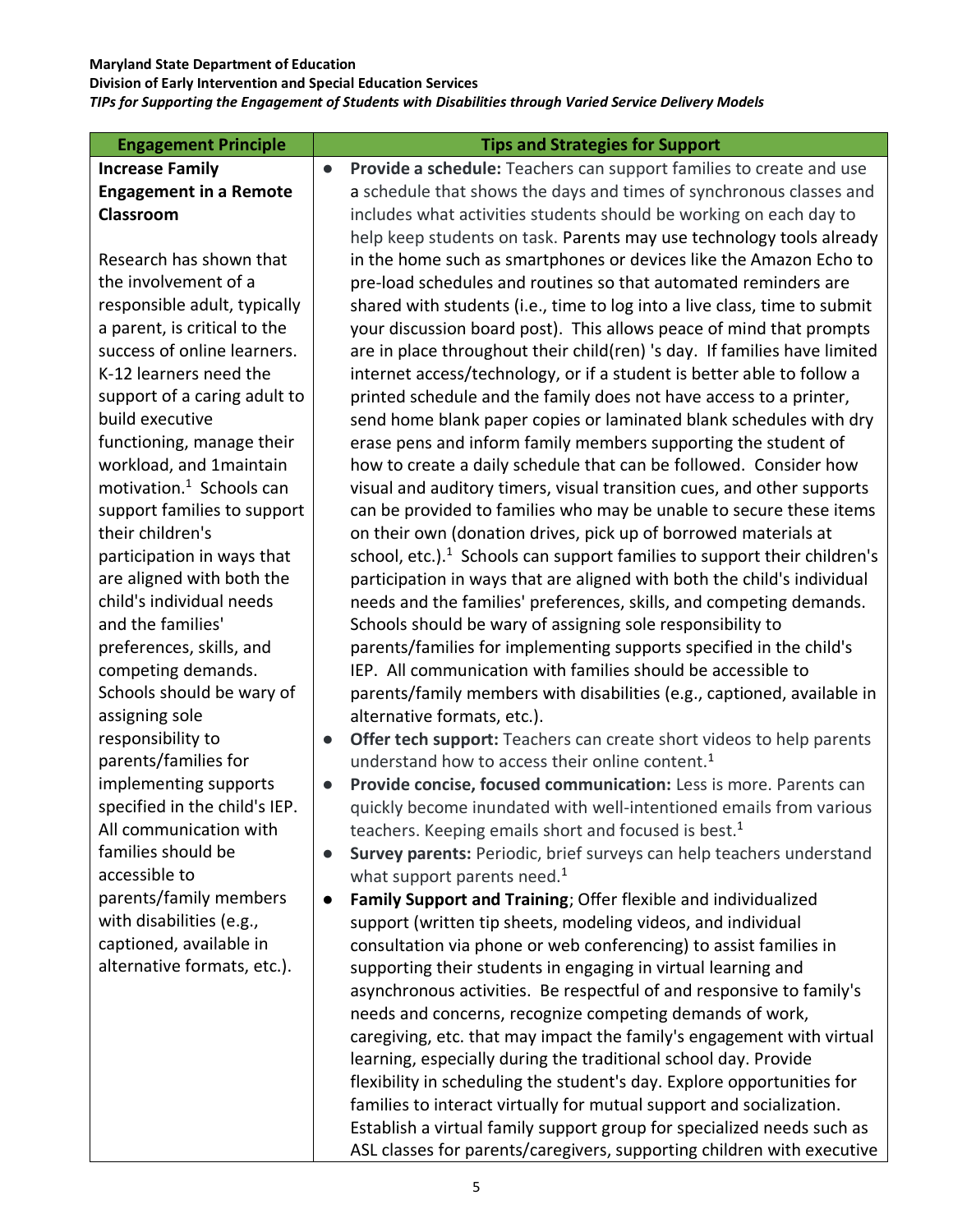**Division of Early Intervention and Special Education Services**

*TIPs for Supporting the Engagement of Students with Disabilities through Varied Service Delivery Models*

| <b>Engagement Principle</b>   |           | <b>Tips and Strategies for Support</b>                                          |
|-------------------------------|-----------|---------------------------------------------------------------------------------|
|                               |           | functioning, coaching on instructional strategies, etc. Incorporate             |
|                               |           | synchronous meeting times with asynchronous resources such as                   |
|                               |           | resource email blasts or pre-recorded webisodes. When developing                |
|                               |           | supports for families (webinars, resource materials, etc.), use family-         |
|                               |           | friendly language to ensure that anyone trying to provide consistency           |
|                               |           | in implementation and support, so the student understands the                   |
|                               |           | expectations and methods required. Partner with your local school               |
|                               |           | system's family support office to promote engagement and build                  |
|                               |           | lasting relationships.                                                          |
| <b>Facilitate Connections</b> | $\bullet$ | Intentionally build opportunities for peer interaction: Students with           |
| <b>Between Students in a</b>  |           | disabilities can continue to realize the benefit of social interactions         |
| <b>Remote Classroom</b>       |           | with peers during facilitated, informal settings that would mimic that          |
|                               |           | of the school day. The remote classroom is not a reason to isolate              |
| Research shows that           |           | students with disabilities from their non-disabled peers. For                   |
| students who feel             |           | example, if clubs that normally met during an activity period are               |
| connected to other            |           | meeting after school, work collaboratively with club sponsors to                |
| learners are more             |           | support the engagement of students with disabilities in these social            |
| engaged. In connecting        |           | opportunities.                                                                  |
| with other learners,          | $\bullet$ | Leverage the remote environment to bring together different                     |
| students feel that they are   |           | student groups: Group students for synchronous virtual instruction              |
| part of a classroom           |           | and social interaction opportunities who do not normally attend the             |
| community. When               |           | same physical school but would benefit from such opportunities (e.g.,           |
| motivation for the content    |           | a teacher of the Deaf could conduct a small virtual group with two              |
| itself is lacking, the desire |           | hard-of-hearing students of the same grade and instructional level              |
| to socialize with other       |           | who don't go to the same school; a Teacher of the Visually Impaired             |
| learners can keep a           |           | (TVI) might conduct a virtual "lunch bunch" or other sessions to                |
| student coming back to        |           | address self-advocacy or social skills with students from several               |
| the work of a remote          |           | schools.                                                                        |
| classroom. <sup>1</sup>       | $\bullet$ | Use prompts to spark discussion: Discussion boards can be a great               |
|                               |           | space for conversations, especially when teachers use prompts that              |
| It is critical to preserve    |           | are open-ended, stir debate, or force deeper learning. Prompts can              |
| peer to peer connections      |           | also be used to generate video discussions using a social learning tool         |
| in the remote classroom so    |           | like Flipgrid or an online debate tool such as Tricider. <sup>1</sup> A speech  |
| that students with            |           | pathologist and general education teacher may wish to collaborate               |
| disabilities can continue to  |           | on "conversation-starters" to address the language needs of students            |
| have access to and engage     |           | with disabilities in an authentic way.                                          |
| with their non-disabled       | $\bullet$ | Student talk during synchronous learning: Lectures and focused                  |
| peers.                        |           | learning can happen through recorded videos, but synchronous                    |
|                               |           | sessions offer an opportunity to share and talk to each other as a              |
|                               |           | community. Sessions hosted through Zoom or Google Meet can                      |
|                               |           | incorporate traditional classroom activities like jigsaws, small group          |
|                               |           | activities in breakout rooms, or discussion protocols. <sup>1</sup> Ensure that |
|                               |           | students with disabilities have appropriate and accessible options to           |
|                               |           | participate in group discussions and activities using assistive                 |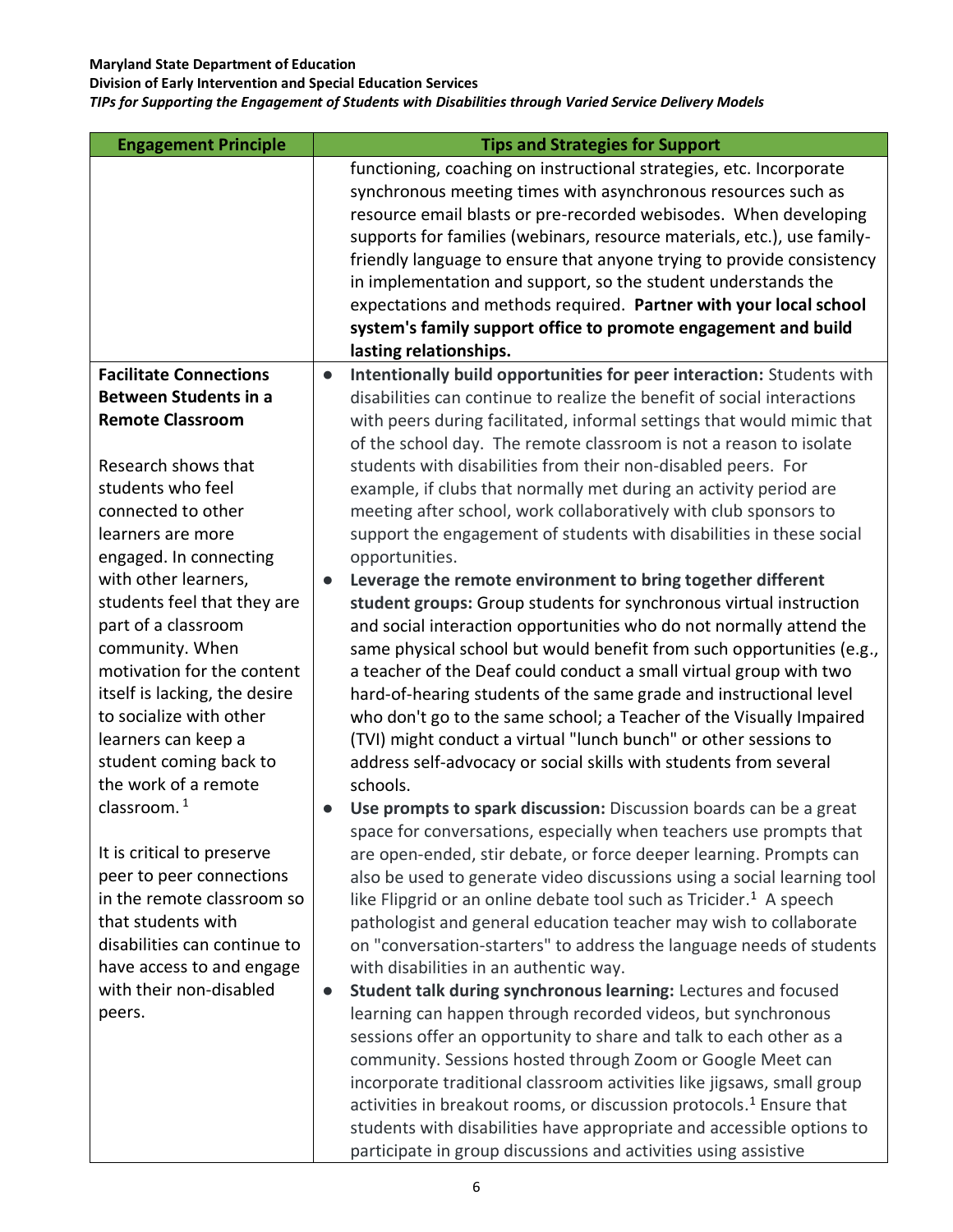**Division of Early Intervention and Special Education Services**

| <b>Engagement Principle</b>                                                                                                                                                                                                                                                                                                                                                                                     | <b>Tips and Strategies for Support</b>                                                                                                                                                                                                                                                                                                                                                                                                                                                                                                                                                                                                                                                                                                                                                                                                                                                                                                                                                                                                                                                                                                                                                                                                                                                                                                                                                                                                                                                                                                                          |
|-----------------------------------------------------------------------------------------------------------------------------------------------------------------------------------------------------------------------------------------------------------------------------------------------------------------------------------------------------------------------------------------------------------------|-----------------------------------------------------------------------------------------------------------------------------------------------------------------------------------------------------------------------------------------------------------------------------------------------------------------------------------------------------------------------------------------------------------------------------------------------------------------------------------------------------------------------------------------------------------------------------------------------------------------------------------------------------------------------------------------------------------------------------------------------------------------------------------------------------------------------------------------------------------------------------------------------------------------------------------------------------------------------------------------------------------------------------------------------------------------------------------------------------------------------------------------------------------------------------------------------------------------------------------------------------------------------------------------------------------------------------------------------------------------------------------------------------------------------------------------------------------------------------------------------------------------------------------------------------------------|
|                                                                                                                                                                                                                                                                                                                                                                                                                 | technology or other supports as needed. Create a classroom culture<br>that respects and values each person's contributions, accepts various<br>ways of communicating, and provides adequate wait time for<br>everyone to participate. Establish class expectations (such as "class"<br>rules for virtual instruction") that are developmentally appropriate in<br>order to ensure that participation is equitable and respectful.<br>Group assignments: Learners can create collaborative group projects<br>through a shared Google doc or Google site. For instance, students<br>can collaborate on the creation of an Editor's Toolbox website with<br>grammar tips by assigning groups of students to each page within<br>site. <sup>1</sup> Ensure that students with disabilities have the support they<br>need (assistive technology, adapted materials, adult assistance, etc.)<br>to actively contribute to group work. Include other staff members<br>who support/work with the student (paraeducators, related service<br>providers, co-teaching models) may be utilized to support the<br>student in accessing and participating in virtual group assignments.<br>Student-led tech support: Students who are exceptionally gifted in<br>technology might troubleshoot, or a teacher can create a "Tech Help"<br>forum that students can moderate. Teachers should take care to set<br>up structured guidelines for classroom use. Include students with<br>disabilities who are technology savvy as help-givers in these<br>structures. <sup>1</sup> |
| <b>Accessibility</b><br>Systems using<br>virtual/distance learning<br>for all or part of their<br>instruction must ensure<br>accessibility of learning<br>management systems,<br>instructional tools, and<br>curriculum materials.<br>Students will not be able<br>to actively engage in<br>learning unless they have<br>access to content in a<br>useable format at the<br>same time as non-disabled<br>peers. | Revise or Replace Documents: Some tools and solutions used in the<br>initial continuity of learning may need to be revised or replaced if<br>they do not meet accessibility requirements.<br>Provide Technology and Devices: Students may need additional<br>$\bullet$<br>technology tools and devices, and students, families, and staff<br>(teachers, paraeducators, and interpreters) may require additional<br>training and ongoing technical support. Develop tip sheets, videos,<br>helplines, webinars, and other resources that can be accessed by<br>students, families, other caregivers, etc. for technical support.<br>Develop Protocols for the Selection and Creation of Documents:<br>Systems need to develop protocols for the selection and creation of<br>accessible digital content and train teachers accordingly. The AEM<br>Center provides tips and resources for teachers and school leaders<br>for remote learning.                                                                                                                                                                                                                                                                                                                                                                                                                                                                                                                                                                                                                    |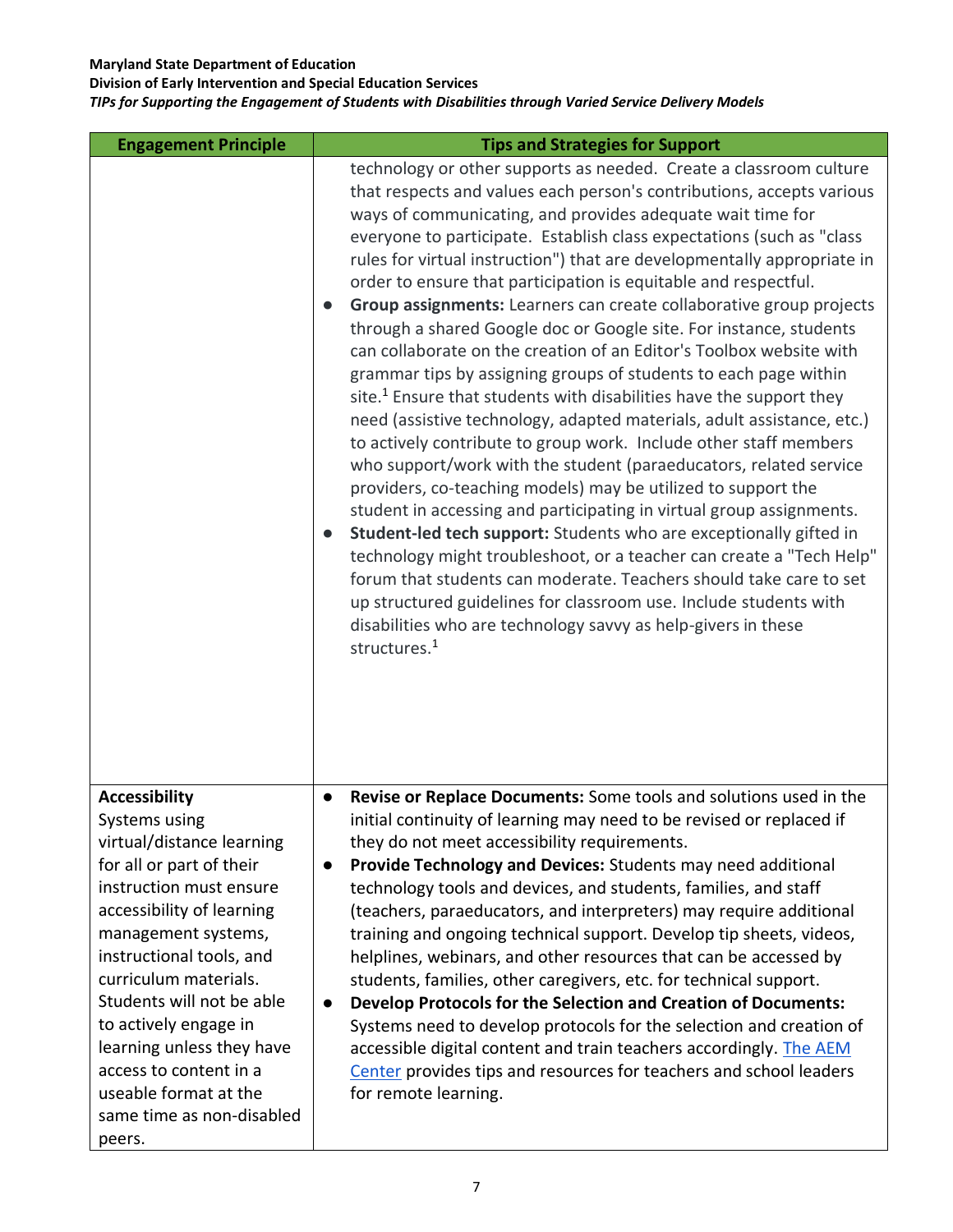**Division of Early Intervention and Special Education Services**

| <b>Engagement Principle</b>                         |           | <b>Tips and Strategies for Support</b>                                                                                                                                                                                                                                                                                                                                                                                                                                                                                                                                                                                                                                                                                                                                           |
|-----------------------------------------------------|-----------|----------------------------------------------------------------------------------------------------------------------------------------------------------------------------------------------------------------------------------------------------------------------------------------------------------------------------------------------------------------------------------------------------------------------------------------------------------------------------------------------------------------------------------------------------------------------------------------------------------------------------------------------------------------------------------------------------------------------------------------------------------------------------------|
| <b>Service Delivery</b>                             | $\bullet$ | Virtual Service Delivery Options: Consider ways to adjust the virtual                                                                                                                                                                                                                                                                                                                                                                                                                                                                                                                                                                                                                                                                                                            |
| For some students with                              |           | service delivery model based on the student's IEP as well as family                                                                                                                                                                                                                                                                                                                                                                                                                                                                                                                                                                                                                                                                                                              |
| and without disabilities,                           |           | input, performance in the spring distance learning model, and other                                                                                                                                                                                                                                                                                                                                                                                                                                                                                                                                                                                                                                                                                                              |
| engagement in the remote                            |           | information. A once "non-responsive" student may realize remote-                                                                                                                                                                                                                                                                                                                                                                                                                                                                                                                                                                                                                                                                                                                 |
| classroom can present                               |           | learning benefits when the service delivery model is tailored to meet                                                                                                                                                                                                                                                                                                                                                                                                                                                                                                                                                                                                                                                                                                            |
| challenges based on                                 |           | his or her individual needs. Consider: 1) co-teaching/push-in during                                                                                                                                                                                                                                                                                                                                                                                                                                                                                                                                                                                                                                                                                                             |
| disability factors or other                         |           | synchronous general education instruction, 2) individual and/or small                                                                                                                                                                                                                                                                                                                                                                                                                                                                                                                                                                                                                                                                                                            |
| external factors such as                            |           | group synchronous instruction, 3) adaptations to asynchronous                                                                                                                                                                                                                                                                                                                                                                                                                                                                                                                                                                                                                                                                                                                    |
| lack of access to the                               |           | assignments to promote access and progress and to address IEP                                                                                                                                                                                                                                                                                                                                                                                                                                                                                                                                                                                                                                                                                                                    |
| internet, technology, or                            |           | goals, 4) paraeducator or teacher support, 5) related services via                                                                                                                                                                                                                                                                                                                                                                                                                                                                                                                                                                                                                                                                                                               |
| family schedules.                                   |           | teletherapy, 6) facilitated social interaction, and other individualized                                                                                                                                                                                                                                                                                                                                                                                                                                                                                                                                                                                                                                                                                                         |
|                                                     |           | options, 7) enhanced opportunities, both instructionally and socially,                                                                                                                                                                                                                                                                                                                                                                                                                                                                                                                                                                                                                                                                                                           |
| For these students, think                           |           | to virtually engage with peers. Consider what combination of live,                                                                                                                                                                                                                                                                                                                                                                                                                                                                                                                                                                                                                                                                                                               |
| about how engagement                                |           | recorded, and other instructional methods may meet a student's                                                                                                                                                                                                                                                                                                                                                                                                                                                                                                                                                                                                                                                                                                                   |
| can be increased through                            |           | needs.                                                                                                                                                                                                                                                                                                                                                                                                                                                                                                                                                                                                                                                                                                                                                                           |
| allowable and safe                                  | $\bullet$ | Other Service Delivery Options: As appropriate for individual                                                                                                                                                                                                                                                                                                                                                                                                                                                                                                                                                                                                                                                                                                                    |
| alternative service delivery                        |           | students, consider alternatives to supplement or replace computer-                                                                                                                                                                                                                                                                                                                                                                                                                                                                                                                                                                                                                                                                                                               |
| models. Increased                                   |           | based virtual instruction, including physical materials and learning                                                                                                                                                                                                                                                                                                                                                                                                                                                                                                                                                                                                                                                                                                             |
| engagement may be                                   |           | tools, paper-based instructional packets, manipulatives, resources                                                                                                                                                                                                                                                                                                                                                                                                                                                                                                                                                                                                                                                                                                               |
| realized by simply                                  |           | available in the student's environment, etc. Additional supports may                                                                                                                                                                                                                                                                                                                                                                                                                                                                                                                                                                                                                                                                                                             |
| adjusting the virtual                               |           | include supplemental phone calls, video meetings, etc. to follow up                                                                                                                                                                                                                                                                                                                                                                                                                                                                                                                                                                                                                                                                                                              |
| service delivery model, or                          |           | on content taught. Consider partnering with outside service                                                                                                                                                                                                                                                                                                                                                                                                                                                                                                                                                                                                                                                                                                                      |
| may require adjustments                             |           | providers to deliver services.                                                                                                                                                                                                                                                                                                                                                                                                                                                                                                                                                                                                                                                                                                                                                   |
| that include elements of                            | $\bullet$ | Face-to-Face Options: Explore opportunities to bring targeted groups                                                                                                                                                                                                                                                                                                                                                                                                                                                                                                                                                                                                                                                                                                             |
| face-to-face instruction if it<br>is safe to do so. |           | of students into schools to receive some/all special education and                                                                                                                                                                                                                                                                                                                                                                                                                                                                                                                                                                                                                                                                                                               |
|                                                     |           | related services. These options may include full instructional days,                                                                                                                                                                                                                                                                                                                                                                                                                                                                                                                                                                                                                                                                                                             |
|                                                     |           | small group or individual sessions to provide instruction and                                                                                                                                                                                                                                                                                                                                                                                                                                                                                                                                                                                                                                                                                                                    |
|                                                     |           | intervention, facilitated participation in virtual instruction in school                                                                                                                                                                                                                                                                                                                                                                                                                                                                                                                                                                                                                                                                                                         |
|                                                     |           | buildings, or other options. Provide guidance to IEP teams, based on                                                                                                                                                                                                                                                                                                                                                                                                                                                                                                                                                                                                                                                                                                             |
|                                                     |           | local system parameters, for decision making for in-person services.                                                                                                                                                                                                                                                                                                                                                                                                                                                                                                                                                                                                                                                                                                             |
|                                                     |           | Provide supportive tutoring options. Remember to keep in mind safety                                                                                                                                                                                                                                                                                                                                                                                                                                                                                                                                                                                                                                                                                                             |
|                                                     |           | and health guidance.                                                                                                                                                                                                                                                                                                                                                                                                                                                                                                                                                                                                                                                                                                                                                             |
|                                                     |           |                                                                                                                                                                                                                                                                                                                                                                                                                                                                                                                                                                                                                                                                                                                                                                                  |
|                                                     |           |                                                                                                                                                                                                                                                                                                                                                                                                                                                                                                                                                                                                                                                                                                                                                                                  |
|                                                     |           |                                                                                                                                                                                                                                                                                                                                                                                                                                                                                                                                                                                                                                                                                                                                                                                  |
|                                                     |           |                                                                                                                                                                                                                                                                                                                                                                                                                                                                                                                                                                                                                                                                                                                                                                                  |
|                                                     |           |                                                                                                                                                                                                                                                                                                                                                                                                                                                                                                                                                                                                                                                                                                                                                                                  |
|                                                     |           |                                                                                                                                                                                                                                                                                                                                                                                                                                                                                                                                                                                                                                                                                                                                                                                  |
|                                                     |           |                                                                                                                                                                                                                                                                                                                                                                                                                                                                                                                                                                                                                                                                                                                                                                                  |
|                                                     |           |                                                                                                                                                                                                                                                                                                                                                                                                                                                                                                                                                                                                                                                                                                                                                                                  |
|                                                     |           |                                                                                                                                                                                                                                                                                                                                                                                                                                                                                                                                                                                                                                                                                                                                                                                  |
|                                                     |           |                                                                                                                                                                                                                                                                                                                                                                                                                                                                                                                                                                                                                                                                                                                                                                                  |
|                                                     |           |                                                                                                                                                                                                                                                                                                                                                                                                                                                                                                                                                                                                                                                                                                                                                                                  |
|                                                     | ٠<br>٠    | In-Home Service: If health and safety guidelines and local parameters<br>permit, consider whether some services may be provided in the<br>student's home. If considering in-home services, provide guidance<br>and protocol for staff and student safety. Refer to local protocols<br>already in place to provide guidance and a foundation (e.g., Infants<br>and Toddlers, PPW, Home, and Hospital Instruction, local health<br>department).<br>Utilize of Paraeducators: Develop creative ways to utilize<br>paraeducators to support engagement and progress. These may<br>include, but are not limited to 1) have paraeducators join<br>synchronous sessions to collect data on student performance,<br>monitor behavior and provide reinforcement, 2) deliver interventions |